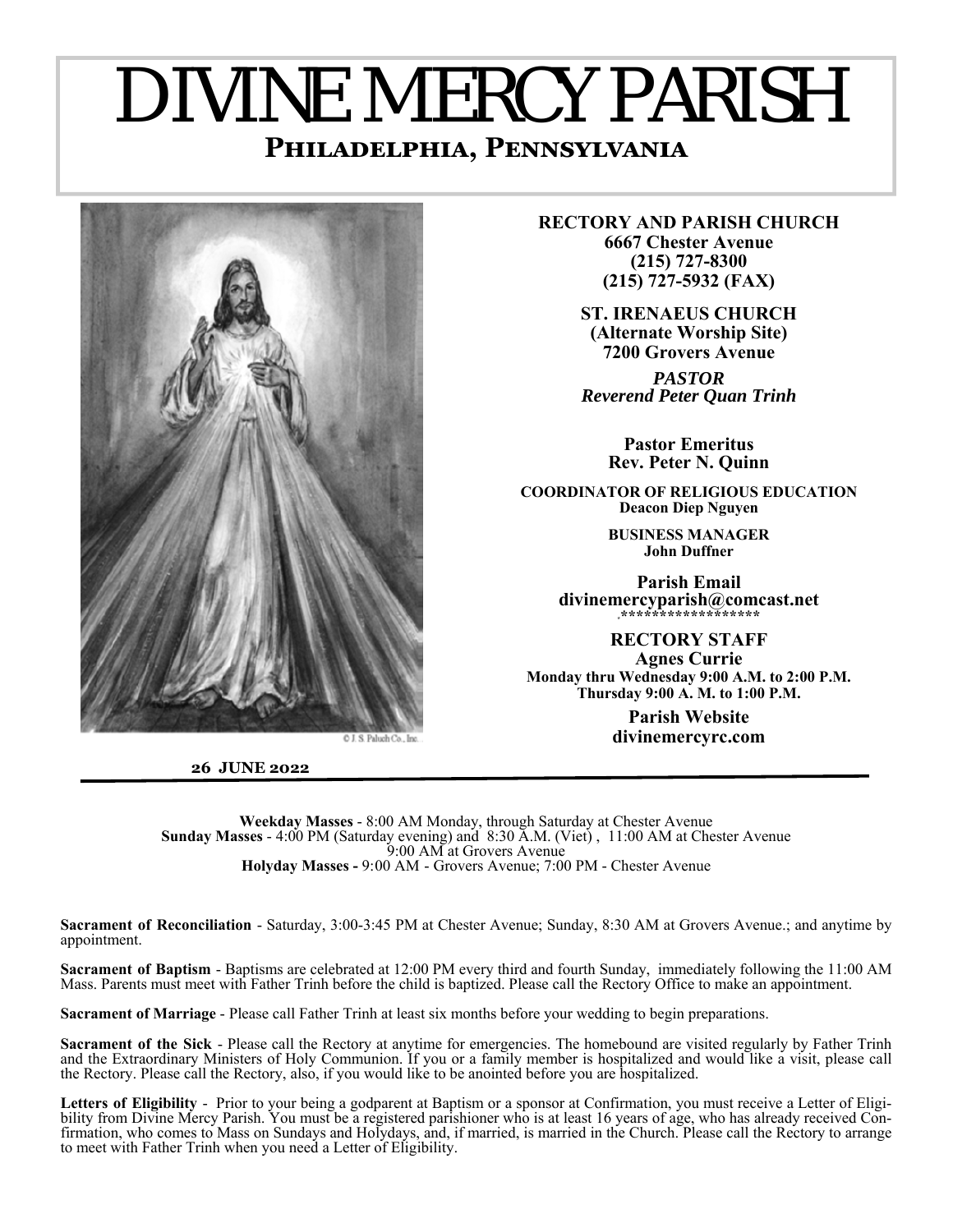### **26 JUNE 2022**



Whom do you call Lord?

 During Jesus' public life, he called his disciples. Out of them, he chose 12 men as his apostles.

 He also had 72 other men who were called disciples. How did he call his men?

 There are couple stories of the apostles who left their families and followed Jesus. We try to look into the way of their calls to discover the way how Jesus called his disciples.

 First of all, John and Andrew who were the disciples of St. John the Baptist. When John the Baptist introduced Jesus by saying "this is the lamb of God who takes away the sins of the world". John and Andrew went after the Lord, they stayed with Him for a night, then they went home. Andrew later talked to Peter and John talked to James. The Lord one day passed by where they worked. He called these 2 pairs, and they left their fathers, their fellow workers and followed him at once.

 When Jesus passed by the tax post, he called Levi, later became Matthew, He called him, and he left his post and followed Jesus.

 When he called Nathaniel, he praised him as a good and just man, Nathaniel was impressed and followed him at once.

 In the gospel today, there are 3 cases that the Lord refused to call:

 A man wanted to follow him but when Jesus said that he has nowhere to rest his head. He does not want to follow Jesus anymore.

 Another man wanted to go home to bury his father first, he was refused by the Lord.

 Another man wanted to go to say farewell to his family at home first, he also was not accepted by the Lord.

It seems that the Lord only wants to call those who don't hesitate to follow him. In following Jesus, the disciples did not know what happens for their future. In our Church today, the Lord seems to tell us that he wants to call those who dare to trust him totally, those who dare to follow Him without reservation and hesitation, those who are so generous and selfless to the Lord.

Let us pray for many young men and women who dare to work in the garden of God.

> Fr. Quinn Pastor Emeritus

#### **MONTHLY LIBERIAN MASS: JULY 10**

We want to thank the Liberian community who run Liberian Mass on June 12 at 11:00 A.M.. The mass was so beautiful. Music was so wonderful. Many people loved it. Congratulations to our choir.

#### **GOD'S WILL**

 Lord, if your people need me, I will not refuse the work. Your will be done.



| Saturday  | June 25th   |                                                 |
|-----------|-------------|-------------------------------------------------|
|           | 4:00 P.M.   | <b>Father Ouinn Intention</b>                   |
| Sunday    | June 26th   |                                                 |
|           | 9:00 A.M.   | Whitney Fay Sr.                                 |
|           | 11:00 A.M.  | Marie Elizabeth, Regina<br>Chery & Pascal Chery |
| Monday    | June 27th   |                                                 |
|           | 8:00 A.M.   | <b>Father Ouinn Intention</b>                   |
| Tuesday   | June 28th   |                                                 |
|           | 8:00 A.M.   | Father Quinn Intention                          |
| Wednesday | June 29th   |                                                 |
|           | $8:00$ A.M. | Father Quinn Intention                          |
| Thursday  | June 30th   |                                                 |
|           | 8:00 A.M.   | People of the parish                            |
| Friday    | July 1st    |                                                 |
|           | 8:00 A.M.   | Father Quinn Intention                          |
| Saturday  | July 2nd    |                                                 |
|           | 8:00 A.M.   | Father Quinn Intention                          |

#### **READINGS OF THE WEEK**

**If You cannot go to the church, you may read the readings of the day to pray the word of God.** 

| Sun. June 26:  | 1 Kings 19:16-21;               |
|----------------|---------------------------------|
|                | Galatians 5:1-18; Lk. 9:51-62   |
| Mon. June 27:  | Amos 2: 6-16; Mt. 8: 18-22      |
| Tues. June 28: | Amos 3:1-8; Mt. 8:23-27         |
| Wed. June 29:  | Acts 12:1-11; 2 Timothy 4:6-18; |
|                | Mt. 16:13-19                    |
| Thur. June 30: | Amos 7: 10-17; Mt. 9: 1-8       |
| Friday July 1: | Amos 8: 4-12; Mt. 9: 9-13       |
| Sat. July 2:   | Amos 9: 11-15; Mt. 9: 14-17     |
|                |                                 |

#### **INTENTION IN PRAYER BASKET**

I thank the many people who pray for the intentions of our parishioners on Sundays and weekdays. Each week we have some people who thank God for their prayers which are answered. **Please check the thanksgiving basket to see if it is true. Do not hesitate to put your intentions in the basket.**  You could feel the power of God in this ministry.



lor, Julie Tufts, Edward Beckett, Michael Rusinko, Omni Kendall, Philip Bearse, Mary Grace Rossi, Vince and Angie Dida, Margaret Tocco, Karin Min, Robert Brown, Angelo Giudecca.

Christina McClain, Peter John Enders, Joan Vole, John Dacca. Mary Parisi. Joan Felucca. Carl Schaff III. Christie Cellucci Miller, Anita Iannacone, Christopher Gray, Angela Gray, Sotonius Quinn, Caesar Crisinto, Chibuikem Chukwa, Abran Barnes, Jamie Puglese, Robert Kasam, Gloria Shafman, Steve Tregar, Margaret & Neil Doherty, Kathy Boris, Marcus Newsome, Kathleen Litchner, Anita Starchia. Delone Pleasant, Leanna Garrett and Jamal Kemp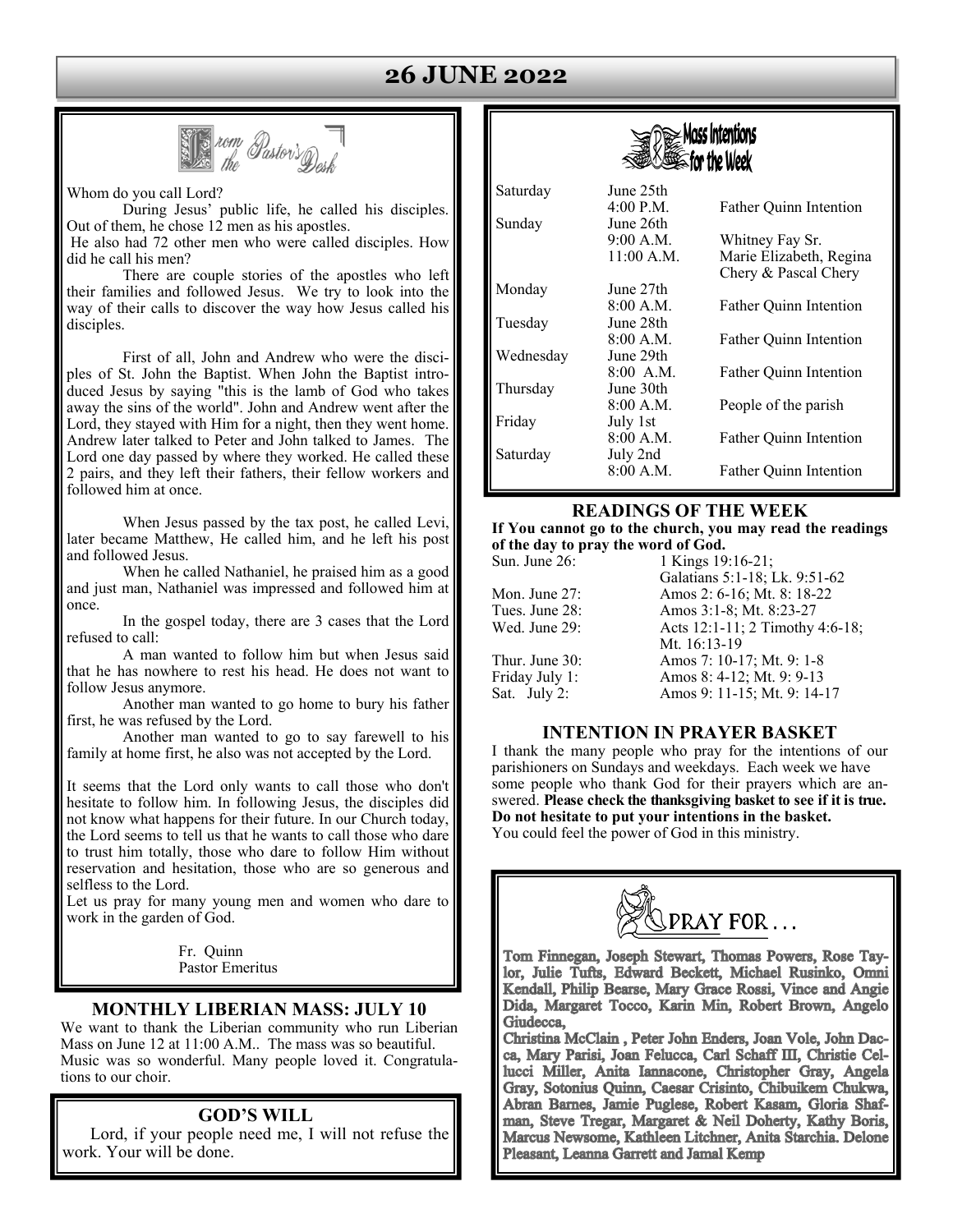## **THIRTEENTH SUNDAY IN ORDINARY TIME**

#### **PARISH NEWS**

Our new pastor, Fr. Trinh will say 3 masses in English on the weekend of June 25 and 26 to meet the Caucasian and Liberian parishioners.



#### **BREAD AND WINE**

In many parishes, there is a custom that someone may donate for the cost of Bread and Wine with their intention. **It was suggested to me that the donation is about \$20.00 per week**. **If you want to donate to parish, please call Agnes (215) 727-8300.**

#### **REGISTRATION**

Since many of our parishioners do not register in the parish, and when they go to the church, they put their collection either without envelope or with envelope but without address. Therefor we cannot credit them for tax purpose at the end of the year.

So, we leave REGISTRATION FORM ON THE TABLE IN THE VESTIBULE. You can use it and fill out the registration form. Do not forget to give PHONE NUMBER so if we need more information, we can call you.

#### **ROMAN CATHOLIC HS AND JOHN W. HALLAHAN CGHS**

SAVE THE DATE! Roman Catholic HS and John W. Hallahan CGHS invite you to join them on Saturday August 13, 2022 beginning at 2pm at Seaport Pier in North Wildwood, NJ for their annual DAY AT THE BAY fundraiser. All proceeds benefit scholarship programs and tickets are available for purchase for both schools at www.RomanCatholicHS.com/ DayAtTheBay

#### **OFFICE HOURS**

Monday Thru Wednesday: from 9:00 am to 2:00 pm. (Thursday From 9:00 am to 1:00 pm) Office closes on Friday, Saturday and Sunday. Office phone: (215) 727-8300 Fax: (215) 727-5932

(Please cut this lower part, and put money in envelope, then hand it to Fr. Quinn, Mr. Richard Nocella, Mr. Phat Tran, Mr. Phat Tran, Mrs. Josephine Tingba, Mrs. Pat Foster, Mrs. Anna Brown)

**My name:** ……………………………………………………

I give: \$................... to Divine Mercy parish, on the occasion of Fr. Quinn's retirement.

*Cash or Check to: Divine Mercy parish* 

May God bless my parish.

**Fr. Quinn thanks you for co-operating in this program.**



**JUNE 18 & 19, 2022** 

First Collection \$1,504.00 Father's Day \$ 605.00 Peter's Pence \$ 259.00 Thank you for generously supporting your parish!! Your extra sacrifices are greatly appreciated

#### **FORGIVENESS**

To forgive is to set a prisoner free and to discover that the prisoner is me. —Anonymous

**W**e are children of **G**od, and if children, then heirs, heir of **G**od and joint heirs with **C**hrist. —**R**omans 8:16-17



#### **HALL RENTAL**

We are now open for rental of the hall. If anyone would like to rent, please call the office (215) 727-8300 during working hour from 9:30 A.M. to 1:00 P.M., Monday through Thursday. In case more dangerous pandemic, and hall cannot be rented out, your deposit will be returned in full.

Cost **\$1,600.00** plus **\$100.00** for insurance. Call 215-727-8300 for more information

#### **SHOP RITE RECEIPTS**

**Shop Rite Brown at Island Ave. and any Brown Shop Rite**  give to the parish Half of 1% of your receipt. Only Shop Rite Brown gives to us half of 1%. **DO NOT** 

**BRING ANY OTHER RECEIPT.**  Expiration Date: **Receipts are valid within 5 months from the sale date.** 

(Xin cắt phần cuối này, và bỏ tiền vào phong bì rồi đưa cho cha Quýnh, để cho xứ Lòng Chúa Thương Xót hoặc gửi thư) Rev. Peter Quinn 6667 Chester Ave. Philadelphia, PA. 19142

**Tên: ………………………………………………………** 

**Tôi cho \$ ………………… cho giáo xứ Lòng Chúa Thương Xót, nhân dịp cha Quýnh nghỉ hưu.** 

*Tiền mặt, hay check xin đề: Divine Mercy Parish* 

Xin Chúa chúc phúc cho giáo xứ Lòng Chúa Thương Xót.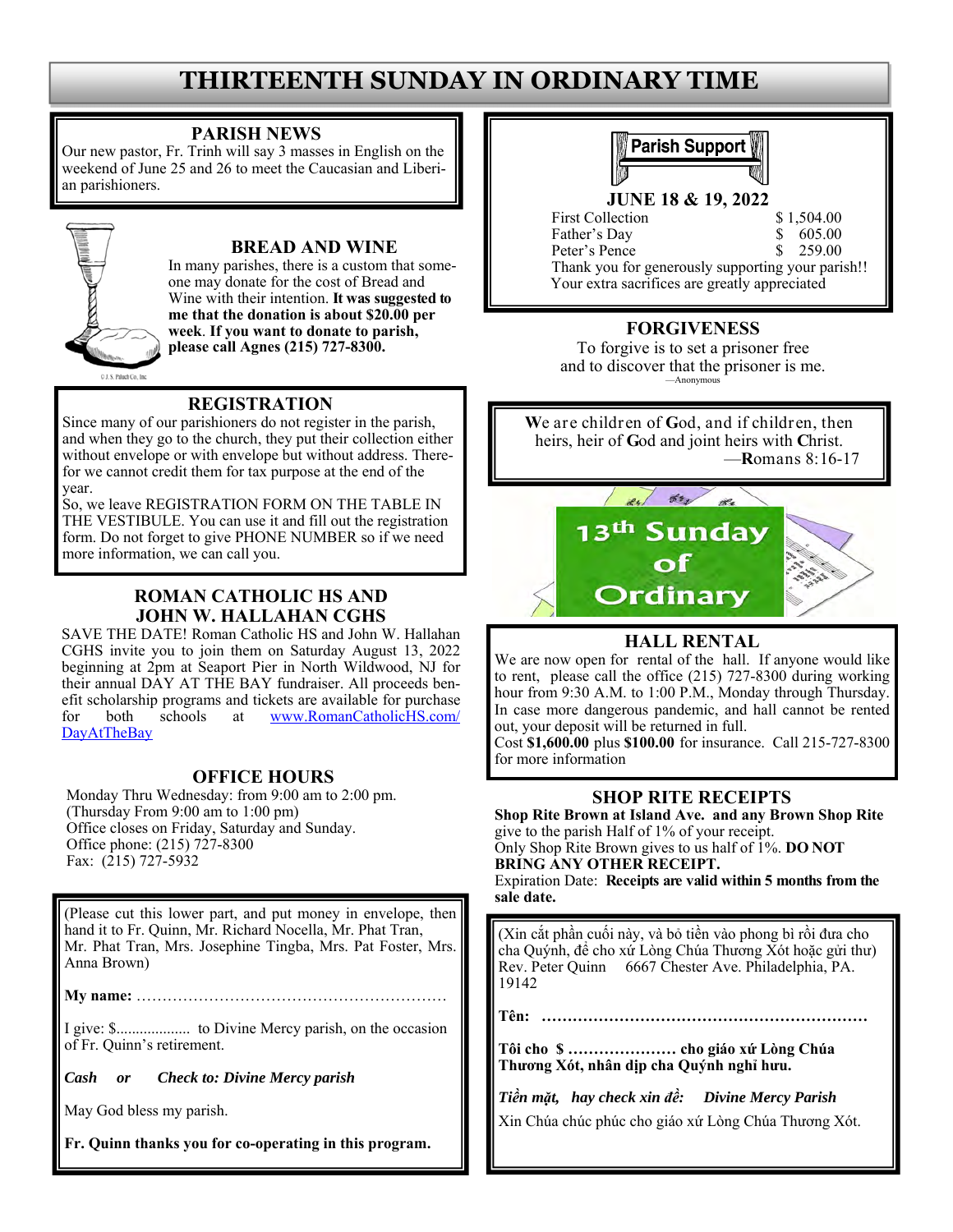# **WELCOME**

## Welcome To The New Pastor Of Divine Mercy Parish Reverend Peter Quan Trinh, Pastor



ØNE FAMILY, ØNE PEOPLE, UNITED JN FAITH